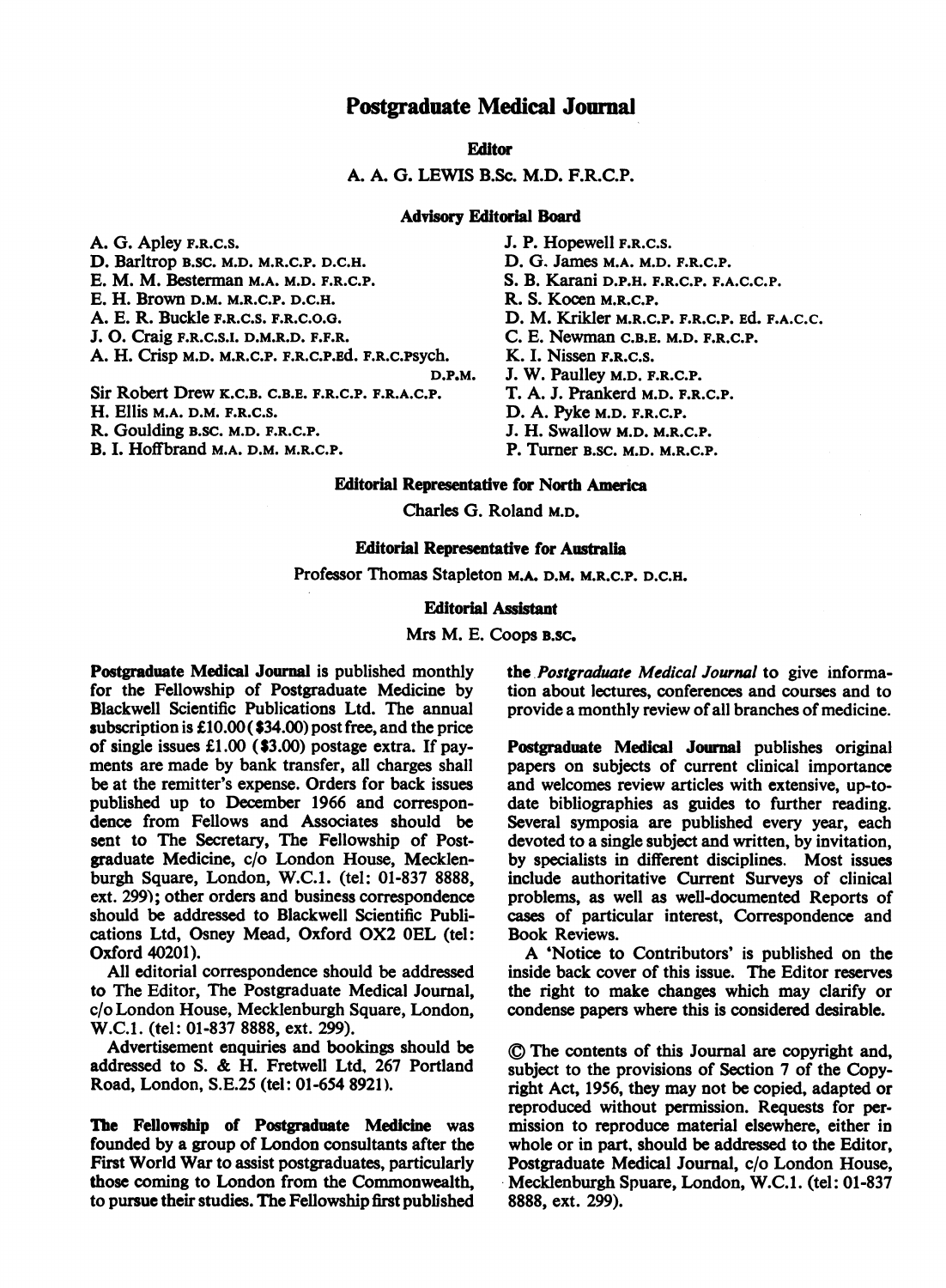Postgraduate Medical Journal (May 1973) 49, 368.

# Books received

- Annual Review of the Schizophrenic Syndrome, 1972. Edited by R. CANCRO. Pp. 514, illustrated. New York: Brunner/ Mazel. London: Butterworths, 1972. £8.50.
- Annual Progress in Child Phychiatry and Child Development, 1972. Edited by STELLA CHESS and ALEXANDER THOMAS. Pp. 742, illustrated. New York: Brunner/Mazel. London: Butterworths, 1972. £6.75.
- Diabetes and its Management. By W. G. OAKLEY, D. A. PYKE and K. W. TAYLOR. Pp. 183, illustrated. Oxford, London, Edinburgh and Melbourne: Blackwell Scientific Publications, 1973. £2.25.
- Postgraduate Obstetrical and Gynaecological Pathology. By H. Fox and F. A. LANGLEY. Pp. 590, illustrated. Oxford: Pergamon Press Ltd, 1973. £12.00.
- Current Antibiotic Therapy. Edited by A. M. GEDDES and J. D. WILLIAMS. Proceedings of <sup>a</sup> Symposium held in Birmingham in 1972. Pp. 247, illustrated. Edinburgh: Churchill Livingstone, 1973. £3.00.
- Clinical Aspects of Thromboembolism. By W. R. PITNEY. Pp. 194, illustrated. Edinburgh: Churchill Livingstone, 1972. £3.00.
- Radiological Diagnosis of Digestive Tract Disorders in the Newborn. A Guide to Radiologists. Surgeons and Paediatricians. By B. J. CTEMIN, S. CYWES and J. H. Louw. Pp. 146, illustrated. London: Butterworths, 1973. £5.80.
- Pituitary Tumours. By JOHN S. JENKINS. Pp. 206, illustrated. London: Butterworths, 1973. £5.00.
- Scintigraphy of the Pancreas. By CARLO PRIOR and UMBERTO VALENTE. Pp. 135, illustrated. Padua; Piccin Medical Books, 1971. £4.08.
- Gastroscopy with the Fiberscope. By G. ALLEGRA, M. MACCHINI and F. ANDREOLI. Pp. 134, illustrated. Padua: Piccin Medical Books, 1971. £6.12.
- Thyroid Tumours: Lymphomas: Granulocvtic Leukemia. Edited by M. FIORENTINO, R. VANGELISTA and E. GRIGOLETTO. Proceedings of the 2nd Padua Seminar on Clinical Oncology, October 1972. Pp. 210, illustrated. Padua: Piccin Medical Books, 1972. £5.52.
- The Lymphatic System. By M. BATTEZZATI and I. DONINI. Pp. 496, illustrated. Padua: Piccin Medical Books, 1972. £12.42.
- Management of Cardiac Arrest under Hospital Conditions for the Resident House Officer. By J. S. M. ZORAB. With cassette. Pp. 57, illustrated. Edinburgh and London: Churchill Livingstone, 1972. £0.50. Cassette. £1.87 $\frac{1}{2}$ .
- Newer Anticancer Drugs and Procedures. Edited by M. FIORENTINO. Proceedings of a Seminar in Clinical Oncology held in Padua in 1971. Pp. 149, illustrated. Padua: Piccin Medical Books, 1971. £4.08.
- Advances in Gastrointestinal Endoscopy. Edited by G. MARCOZZI and M. CRESPI. Proceedings of the 2nd World Congress of Gastrointestinal Endoscopy held in Rome and Copenhagen, July 1970, Pp. 929, illustrated. Padua: Piccin Medical Books, 1972. £20.10.
- A Colour Altas of Renal Diseases. By GEORGE WILLIAMS. Pp. 240, illustrated. London: Wolfe Publishing Ltd, 1973. £4.00.
- Heart Diseases in Infancy, Diagnosis and Surgical Treatment. Edited by B. BARRATT-BOYES, J. NEUTZE and E. HARRIS. Proceedings of the 2nd International Symposium held at Green Lane Hospital, Auckland, February 1972. Pp. 343, illustrated. Edinburgh: Churchill Livingstone, 1973. £8.00.

#### New editions

- Principles of Electronics in Medical Research. By D. W. HILL. Second Edition, Pp. 370, illustrated. London: Butterworths, 1973. £4.00.
- Renal Biopsy. By D. B. BREWER. Second Edition. Pp. 103, illustrated. London: Edward Arnold (Publishers) Ltd, 1973. £4.75.
- Recent Advances in Cardiology. Edited by JOHN HAMER. Sixth edition. Pp. 424, illustrated. Edinburgh: Churchill Livingstone, 1973. £5.50.